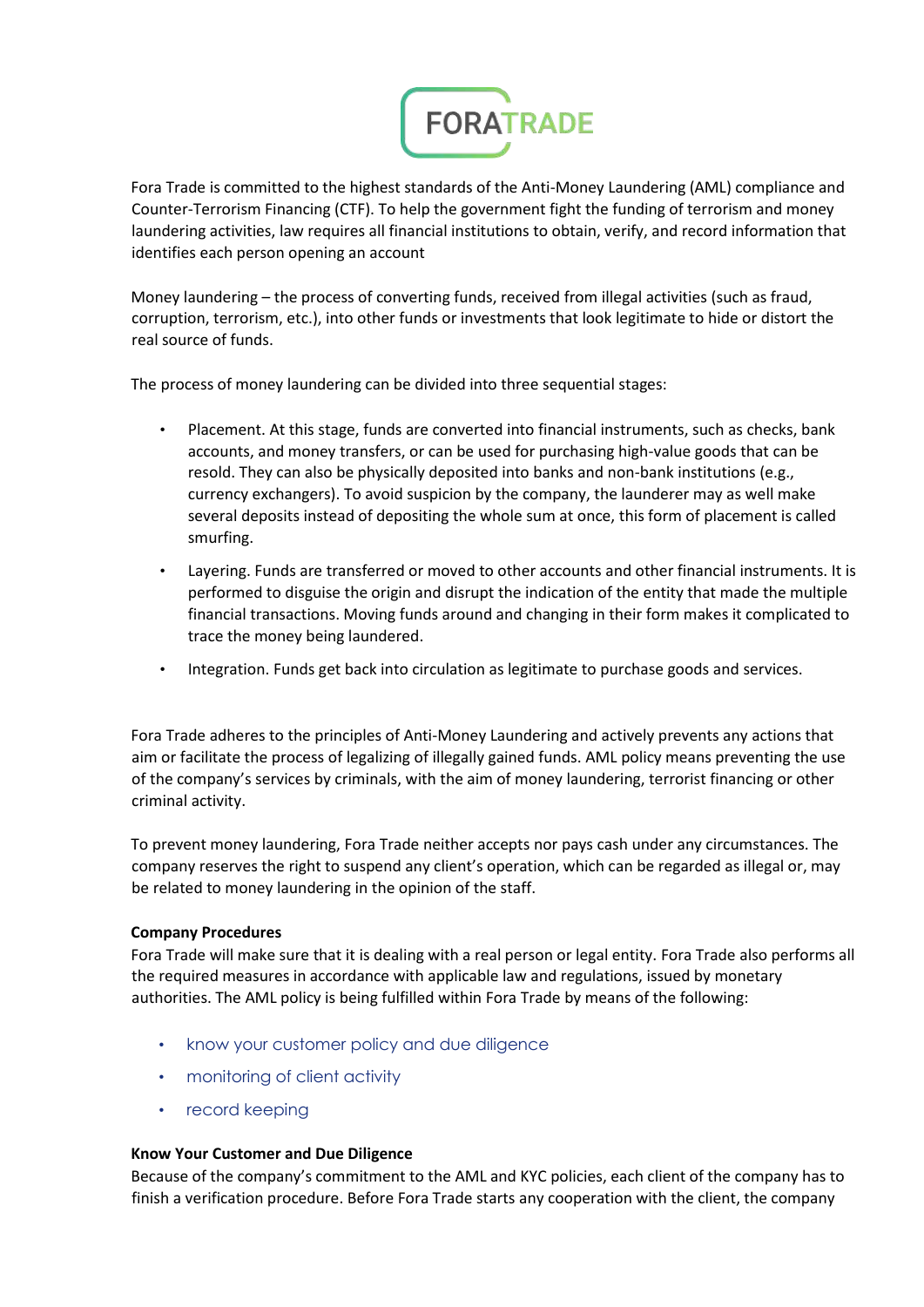ensures that satisfactory evidence is produced or such other measures that will produce satisfactory evidence of the identity of any customer or counterparty are taken. The company as well applies heightened scrutiny to clients, who are residents of other countries, identified by credible sources as countries, having inadequate AML standards or that may represent a high risk for crime and corruption and to beneficial owners who resides in and whose funds are sourced from named countries.

# **Individual clients**

During the process of registration, each client provides personal information, specifically: full name; date of birth; country of origin; and complete residential address. The following documents are required in order to verify the personal information: A client sends the following documents (in case the documents are written in non-Latin characters: to avoid any delays in the verification process, it is necessary to provide a notarized translation of the document in English) because of the requirements of KYC and to confirm the indicated information:

- Current valid passport (showing the first page of the local or international passport, where the photo and the signature are clearly visible); or
- Driving license which bears a photograph; or
- National identity card (showing both front and back pages);
- Documents proving current permanent address (such as utility bills, bank statements, etc.) containing the client's full name and place of residence. These documents should not be older than 3 months from the date of filing.

# **Corporate clients**

In case the applicant company is listed on a recognized or approved stock exchange or when there is independent evidence to show that the applicant is a wholly owned subsidiary or a subsidiary under the control of such a company, no further steps to verify identity will normally be required. In case the company is unquoted and none of the principal directors or shareholders already has an account with Fora Trade, the following documentations must be provided:

- Certificate of Incorporation or any national equivalent;
- Memorandum and Articles of Association and statutory statement or any national equivalent;
- Certificate of good standing or other proof of registered address of the company;
- Resolution of the board of directors to open an account and confer authority on those who will operate it;
- Copies of powers of attorney or other authorities given by the directors in relation to the company;
- Proof of identity of directors in case he/she will deal with Fora Trade on behalf of the Customer (according to the Individual identity verification rules described above);
- Proof of identity of the beneficial owner(s) and/or the person(s) on whose instructions the signatories on the account are empowered to act (according to the Individual identity verification rules described above).

# **Monitoring of client activity**

In addition to gathering information from the clients, Fora Trade continues to monitor the activity of every client to identify and prevent any suspicious transactions. A suspicious transaction is known as a transaction that is inconsistent with the client's legitimate business or the usual client's transaction